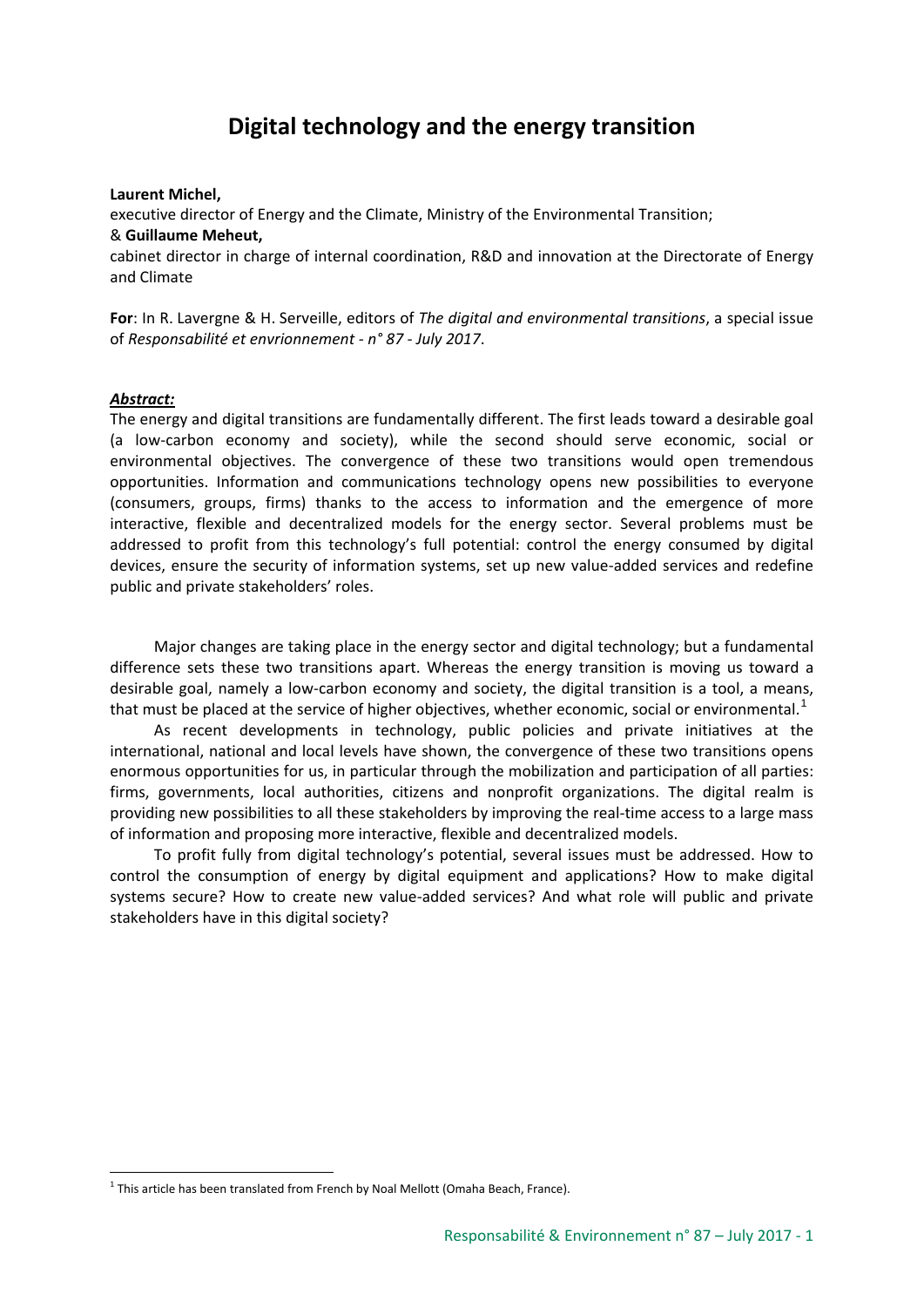## New digital possibilities for all stakeholders in energy

The tools provided by digital technology mainly rely on the collection and processing of data. All levels of operation in energy systems produce data of interest to all stakeholders.

A successful energy transition depends on improving energy efficiency in the construction industry: residential housing along with the tertiary sector accounted for 45% of final energy consumption in France in [2](#page-1-0)015. $^2$  This implies that consumers must better control their consumption. For this, a robust knowledge of consumption patterns and of the levers for acting on them is needed. It could rely on electricity and gas meters that, adapted to households and businesses, measure consumption and display information. By connecting appliances and devices, it would then be possible to control consumption patterns, to make them more flexible through, for example, load management or programmed schedules that take account of the grid's state and other external parameters. Technology evidently amounts to nothing without an adequate socioeconomic approach that takes into account consumers' needs and demands, and facilitates their use of energy while eluding the traps of complexity and gadgetry.

The National Strategy of Research on Energy, $3$  adopted by France in December 2016, has emphasized the importance of understanding behavior patterns of *"consum'actors*". It has also drawn attention to the danger of a top-down approach for imposing new technological devices and applications without explaining the potential value thereof and without accepting that all users do not appropriate technology the same way.

If we look beyond the separation between categories (consumers versus producers), we notice that digital technology is tending toward a decentralization as households, groups or organizations "self-consume" the energy they have produced. A regulatory framework has been set up for this. Several legal texts have been published, in particular for applying the so-called TECV Act on the *"energy transition for green growth"*. [4](#page-1-2) Tools are necessary to ensure both the technical real-time management of the sections of grids where

self-consumption is installed, and the economic management of the current used or supplied through such arrangements.

For energy producers, digital technology opens a vast range of possibilities for optimizing their installations: production forecasts (by using weather forecasts to anticipate the generation of electricity from photovoltaic batteries or windmills), predictive maintenance (statistical analyses for preventing outages or increasing average loading factors), the conditions for grid access (service systems, optimizing the sales strategy in relation to the market), etc.

For grid managers, the digital toolkit can help them optimize grids both globally and variably as a function of time-related constraints. It will help them, for example, to manage: the investments to be made in the infrastructure, the varying supply of current to be uploaded, voltage fluctuations, the messages to send to consumers in an effort to adjust demand, etc. Renewable sources of energy present several challenges to grids that have been laid out in a star pattern around a big power plant, which supplies a constant flow of current. Renewables can benefit considerably from digital technology.

<span id="page-1-0"></span> $2$  Data from the French Service de l'Observation et des Statistiques (SOeS) are available via:

http://www.statistiques.developpement-durable.gouv.fr/accueil.html.

<span id="page-1-1"></span> $3$  http://www.developpement-durable.gouv.fr/recherche-et-developpement-lenergie

<span id="page-1-2"></span><sup>&</sup>lt;sup>4</sup> Order n°2016-1019 of 27 July 2016 on the "self-consumption" of electricity; act n°2017-227 of 24 February 2017; and decree n°2017-676 of 28 April 2017. These texts and the TECV Act n°2015-992 of 17 August 2015 are available via

https://www.legifrance.gouv.fr/Droit-francais.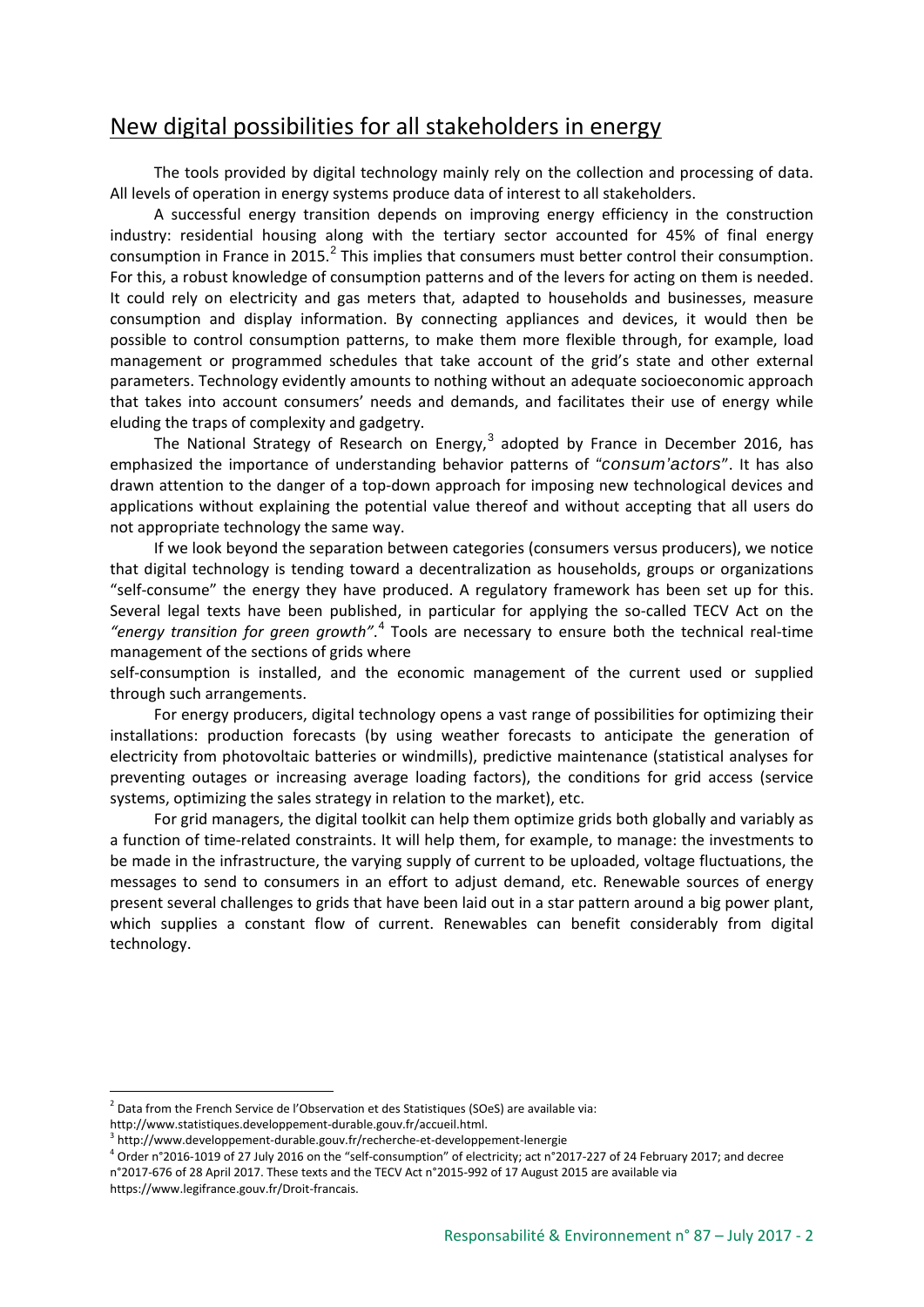For public authorities, the data on consumption, production and transmission over the grid represents, if retrieved, a mass of precious information for evaluating problems, drawing up strategies and planning the most useful investments for renovating buildings, modernizing transmission systems, diversifying the energy mix, etc. It is crucial to be able to process the available data in order to build reliable prospective models and design robust scenarios.

As we see, all stakeholders in the energy transition are caught up in the digital transition. Each of them has a role: use this new technology with discernment.

### Digital technology's potential for a low-carbon society

First of all, digital technology represents a challenge in terms of energy efficiency. The ever growing number of data centers, the expansion of telecommunications networks and the massive distribution of connected terminals are exploding high tech's electricity consumption. This consumption must be brought under control by designing smart but sober equipment and devices. Plans are being made, for example, to recuperate the heat produced by the data centers now being built. They foresee supplying the heat to residential areas or office buildings, and limiting expenditures on the energy used to cool the centers. Digital firms, ever more aware of their activities' environmental implications, are actively supporting research on renewables.

To build confidence in digital technology, we must, from the start, see to the security of information systems and data. Cybersecurity of the systems means that it would not be possible to damage or malevolently control installations (whether power stations, control centers or transmission lines) from a distance. Vital energy infrastructures must not be jeopardized by connections to networks that are not safe. Furthermore, since digital technology often allows for a high degree of automation, strict criteria are needed for reliability; and the right level must be found for placing the human/machine interface so as not to reduce resilience or to hamper the capacity for emergency interventions. Cybersecurity is also crucial for the data, which have an economic value and are often confidential.

Beyond the issue of security, questions arise about how to use data for new applications while protecting the legitimate, private and professional, interests of natural or legal persons. Data on energy consumption can provide information about, for instance, a household's lifestyle. In France, the CNIS (Commission Nationale de l'Informatique and des Libertés) is working on a regulatory framework for this sort of data.

For the energy sector to profit fully from digital technology, it is, last but not least, necessary to create new services with a real added value for consumers. Devices for home automation exist for several years now, but simply hooking the most recent generation of connected devices up to the grid will not suffice to reap the expected savings in energy. Big data and smart grids might sound like a magic incantation, but much work is yet to be done to realize full, efficient and truly useable solutions for a real-time smart management of energy networks.

To address these issues, the government is supporting several research and demonstration programs. Since 2011, ADEME (Agence de l'Environnement et de la Maîtrise de l'Énergie) has put up €120 million to fund forty programs via Investissements d'Avenir. The programs under way are intended to test: islanding portions of the grid to protect local areas from problems on the grid (the Nice Grid program); coupling installations that produce electricity from renewables with those that store the current (for supplying electricity to an industrial park: the Smart ZAE program in Toulouse); and developing tools for managing self-consumption based on blockchains (the Digisol program in the Pyrenees). Regions have been chosen for pilot programs on a larger scale. Some of these programs are now operational: Smile in Bretagne-Pays-de-Loire and Flexgrid in Provence-Alpes-Côte d'Azur.

Public authorities have a role to play as facilitator and catalyst. Opening data can free innovativeness and provide stakeholders with the tools of knowledge for orienting their actions. This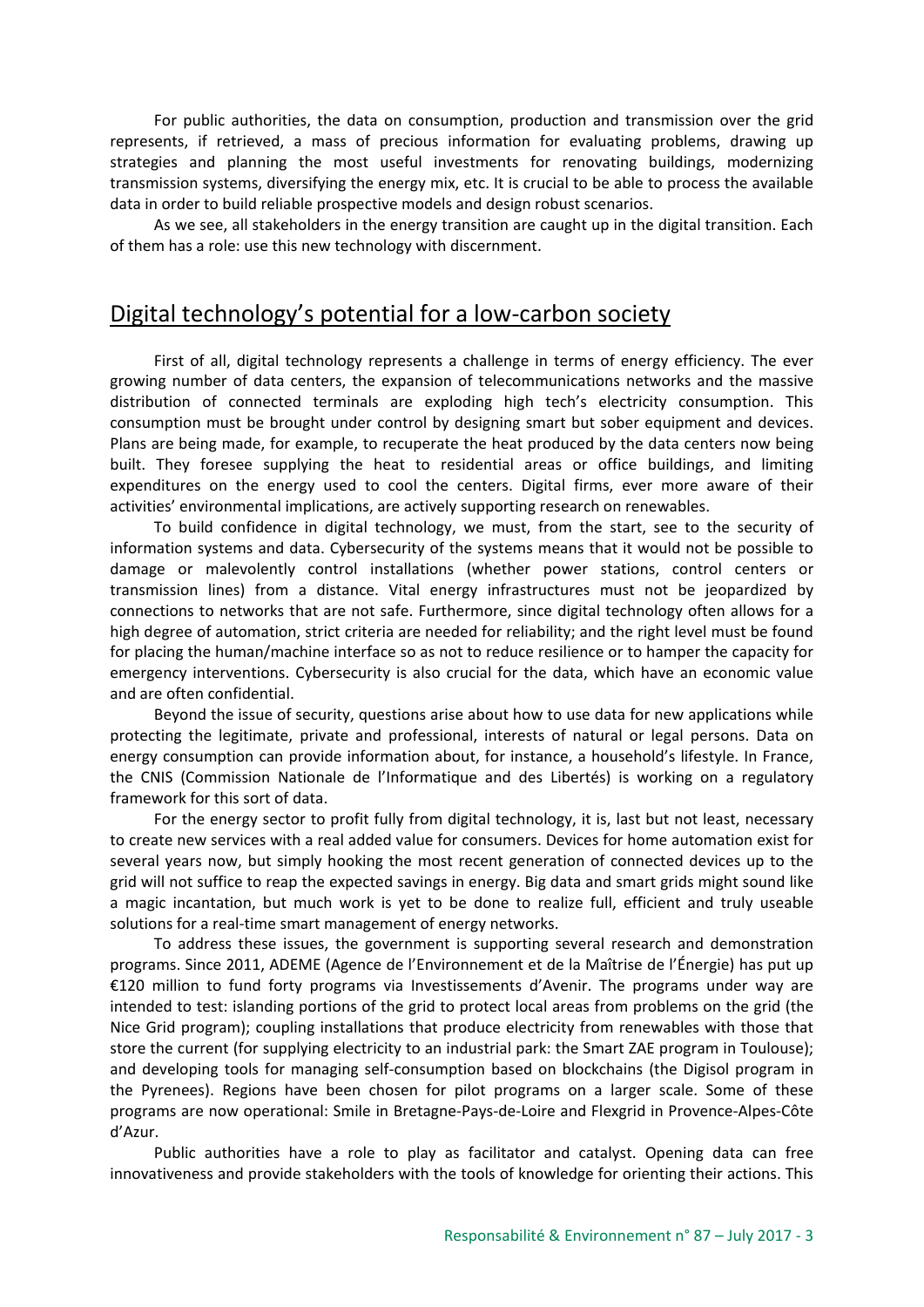motivated, for example, the hackathons, such as the one organized by the Ministry of the Environment in May 2016 on using data from connected electricity meters for the Greentech program.<sup>[5](#page-3-0)</sup> The "state as a regulator" thus coincides with the "state as a platform" for the purpose of making data available (or pushing economic agents to do so) so as to stimulate the creativeness and skills of all parties. In compliance with the aforementioned TECV Act, decrees about opening data sources on energy were issued in the summer of  $2016<sup>6</sup>$  $2016<sup>6</sup>$  $2016<sup>6</sup>$  The Digital Republic Act has also made advances in opening data sources.<sup>[7](#page-3-2)</sup>

# The digital revolution at the service of the energy transition in a key sector: Transportation

Transportation is the major source of greenhouse gases in France: 29% of the total in 2014. It is emblematic of how digital technology opens enormous opportunities for the energy transition.

The access to new, massive sources of data about the flows of people and merchandise should, along with an "interconnected" view of transportation's supply-side, facilitate an intelligent planning of investments for urban and rural planning. For example, local authorities will be able to propose, in real time and without outages, new "intermodal" transportation services based on user data. Businesses will be able to optimize their logistics. Consumers will have better access to solutions with a smaller environmental footprint, such as car-pooling and -sharing, thanks to connections via efficient platforms (Blablacar, IDVroom, Drivy, etc.). Connected, autonomous vehicles open vast prospects for optimized driving. Even though major efforts must still be made, it is, in all the aforementioned cases, possible to reduce energy consumption as well as the emission of greenhouse gases and air pollution.

In support of this trend, authorities have drafted the National Strategy for Developing Clean Mobility,<sup>[8](#page-3-3)</sup> which addresses the issues already mentioned herein. Public authorities have a crucial role to play in "freeing" data and bringing all "modes" of transportation to communicate with each other. This means handling the divisive problems sparked by competition.

The need for regulations has emerged to guarantee a secure development of new services, such as connected (and, soon, self-driving) vehicles. French players are on the cutting edge of this trend. Research has entered the phase of real-life experimentation. VEDECOM (Institute for Public-Private Partnership Research and Training for Individual, Carbon-Free and Sustainable Mobility) is backing a public-private R&D program funded by Investissements d'Avenir and two middle-sized firms (Navya and EasyMile) for testing driverless shuttles in Lyon and Paris. $9$  To send a clear signal about the prospects to both entrepreneurs and users, the regulatory framework — the highway code, the concept of liability and the technical specifications for cybersecurity in particular — will have to be quickly adjusted.

<span id="page-3-4"></span><sup>9</sup> http://www.vedecom.fr.

<span id="page-3-0"></span><sup>5</sup> During a hackathon, programmers volunteer to work together to invent new applications (*e.g.*, by using a data bank). Creative happenings of this sort are frequently used to stimulate digital innovations. See

<span id="page-3-1"></span>https://www.data.gouv.fr/fr/posts/compteurconnect-les-donnees-du-hackathon-sur-la-consommation-energetique/.  $6$  Decree n°2016-973 of 18 July 2016 on making available to public parties data on the transportation, distribution and production of electricity, natural gas and biomethane, petroleum products, and the products of heating and cooling. Decree n°2016-972 of 18 July 2016 on the confidentiality of the information in the hands of operators in natural gas and of public utilities.  $<sup>7</sup>$  Act n°2016-1321 of 7 October 2016 for a "digital republic" (available at</sup>

<span id="page-3-2"></span>https://www.legifrance.gouv.fr/affichTexte.do?cidTexte=JORFTEXT000033202746&categorieLien=id).

<span id="page-3-3"></span><sup>8</sup> This strategy, published in October 2016, is available at http://www.developpement-durable.gouv.fr/sites/default/files/Stratégie développement mobilité propre.pdf.